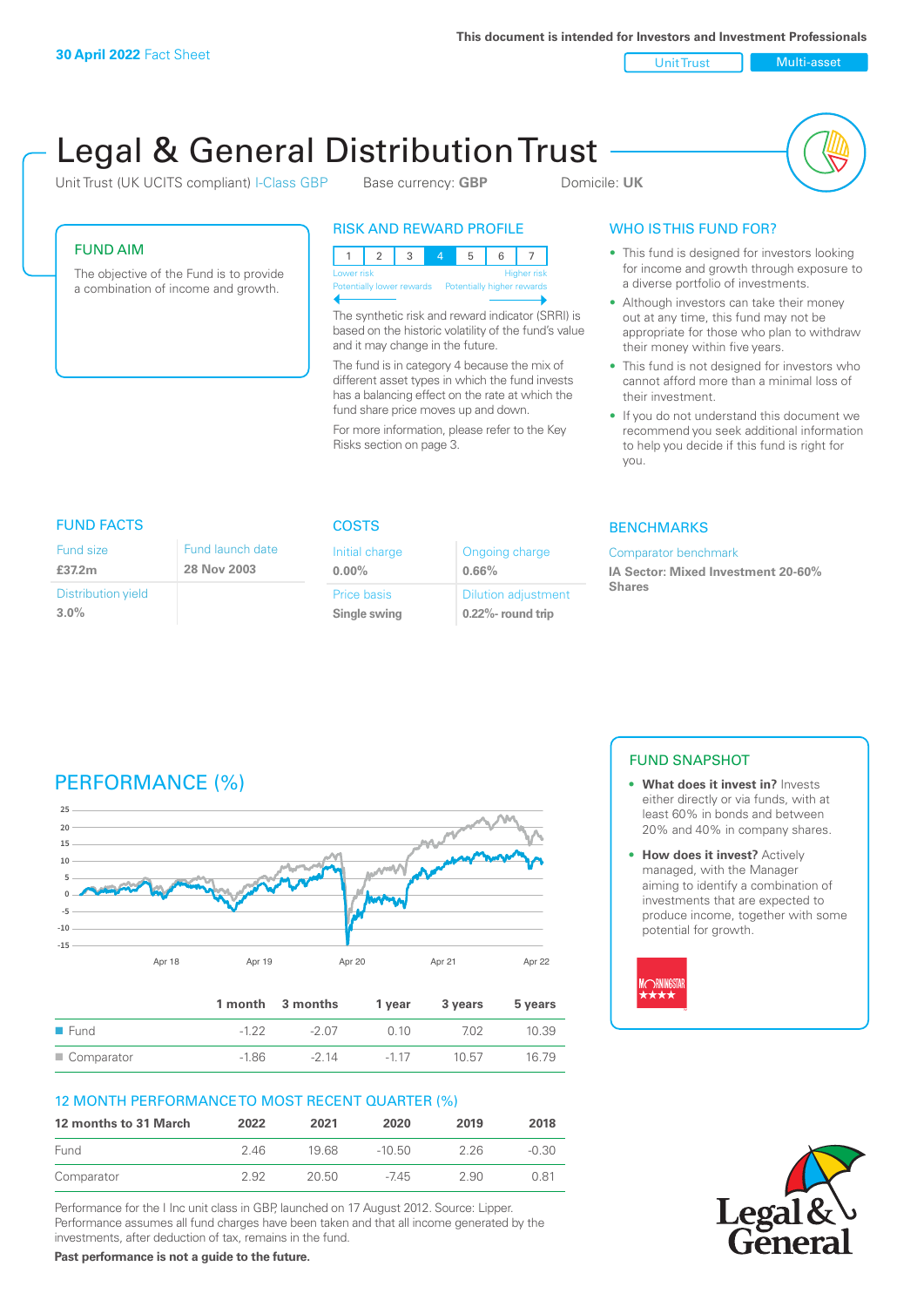# Legal & General Distribution Trust

Unit Trust (UK UCITS compliant) I-Class GBP

# PORTFOLIO BREAKDOWN

All data source LGIM unless otherwise stated. Totals may not sum due to rounding.



# CREDIT RATING (%)

| $\blacksquare$ $\triangle$ $\triangle$ $\triangle$ | 4.5  |
|----------------------------------------------------|------|
| $\blacksquare$ AA                                  | 15.0 |
| M A                                                | 9.5  |
| $\blacksquare$ BBB                                 | 20.4 |
| $\blacksquare$ <bbb< td=""><td>1.5</td></bbb<>     | 1.5  |
| $\blacksquare$ BB                                  | 5.7  |
| $\blacksquare$ B                                   | 8.2  |
| $\Box$ CCC                                         | 0.4  |
| Non bond investments                               | 33.7 |
| $\Box$ Other                                       | 1.0  |

# COUNTRY (%)

|                          | United Kingdom       | 61.9 |  |
|--------------------------|----------------------|------|--|
|                          | <b>United States</b> | 17.9 |  |
|                          | France               | 3.6  |  |
| $\overline{\phantom{a}}$ | Netherlands          | 2.5  |  |
|                          | Germany              | 2.2  |  |
| Ø                        | Switzerland          | 1.4  |  |
|                          | Canada               | 1.3  |  |
|                          | Spain                | 1.0  |  |
|                          | Other                | 7.7  |  |
|                          | Cash and Equivalents | 0.6  |  |
|                          |                      |      |  |

# YEARS TO MATURITY (%)

| $\Box$ 0 - 5 Years           | 38 O           |
|------------------------------|----------------|
| $\blacksquare$ 5 - 10 Years  | 148            |
| $\blacksquare$ 10 - 15 Years | 25             |
| ■ 15 - 20 Years              | 78             |
| 20 - 25 Years                | 1.0            |
| $\Box$ 25 - 30 Years         | 1 <sub>0</sub> |
| $\Box$ 30 - 40 Years         | 0 5            |
| Non bond investments         | 33.7           |
| Cash and Equivalents         | 0 6            |
|                              |                |

# SECTOR (%)

| Government               | 17.9 |
|--------------------------|------|
| Financials               | 16.9 |
| Unclassified             | 11.5 |
| Industrials              | 6.7  |
| Utilities                | 6.0  |
| <b>Consumer Services</b> | 5.6  |
| Core Financials          | 5.0  |
| Energy                   | 4.4  |
| <b>Basic Materials</b>   | 42   |
| Other                    | 21.8 |
|                          |      |



■ Top 10 holdings 22.8% Rest of portfolio 77.2%

# TOP 10 HOLDINGS (%)

| Treasury 1.75% 07/09/2022<br>5.4 |     |
|----------------------------------|-----|
| Treasury 5.00% 07/03/2025<br>5.4 |     |
| BP plc                           | 1.9 |
| Rio Tinto                        | 1.6 |
| Shell Plc                        | 16  |
| Astrazeneca Plc                  | 15  |
| Unilever Plc Ord                 | 14  |
| <b>BAE Systems plc</b>           | 14  |
| GlaxoSmithKline Plc              | 1.3 |
| <b>HSBC Holdings PLC</b>         | 1.3 |

# LGIM ASSET ALLOCATION TEAM

LGIM has over 35 years of experience in multi-asset investments and its asset allocation team continues to support LGIM's range of multi-asset funds.